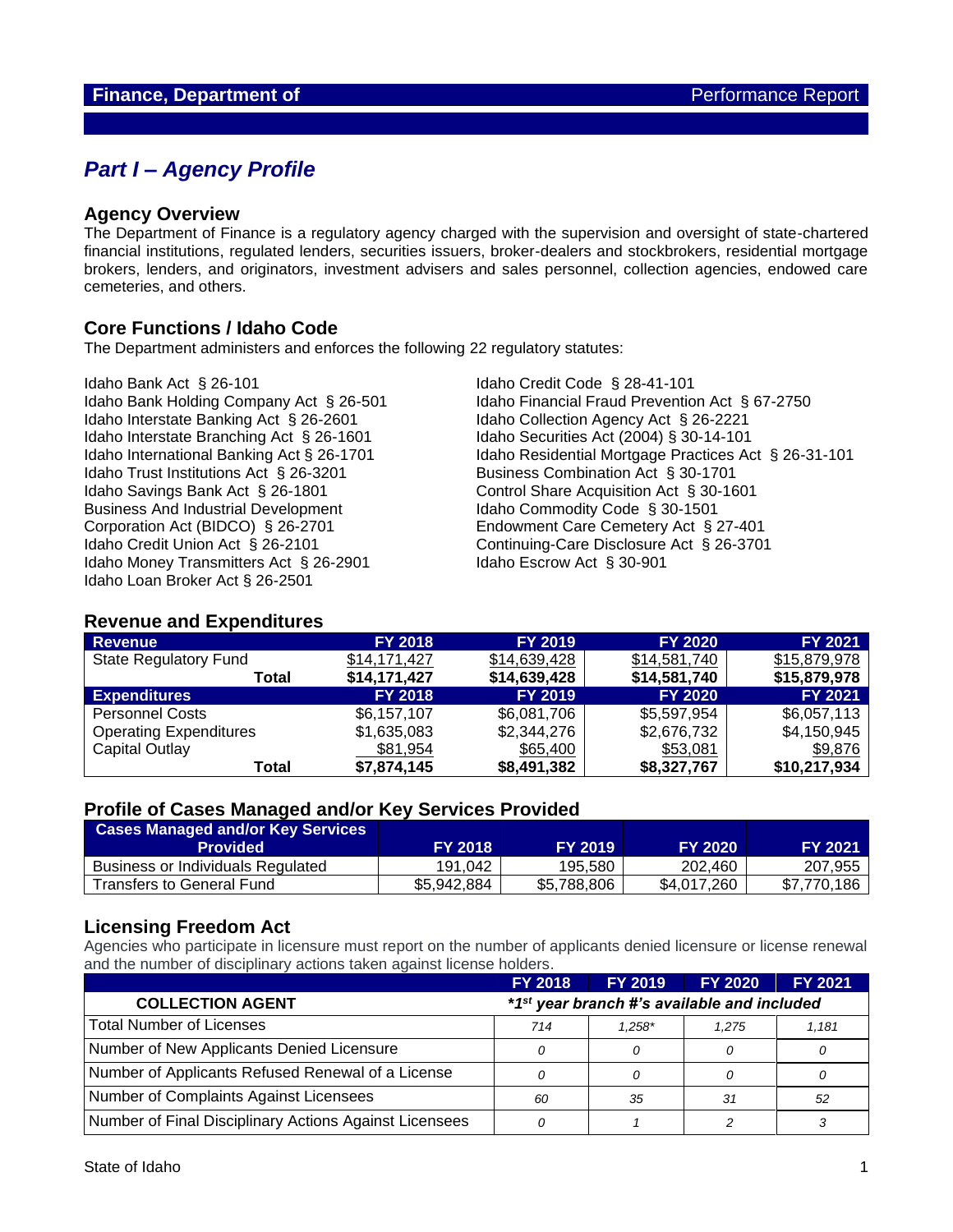|                                                        | FY 2018            | FY 2019      | <b>FY 2020</b> | <b>FY 2021</b> |
|--------------------------------------------------------|--------------------|--------------|----------------|----------------|
| <b>DEBT/CREDIT COUNSELOR</b>                           | *Includes Branches |              |                |                |
| <b>Total Number of Licenses</b>                        | 28                 | $38*$        | 47             | 48             |
| Number of New Applicants Denied Licensure              | 0                  | 0            | $\overline{O}$ | 0              |
| Number of Applicants Refused Renewal of a License      | 0                  | 0            | 0              | 0              |
| Number of Complaints Against Licensees                 | 0                  | 0            | $\mathbf{1}$   | $\mathbf{1}$   |
| Number of Final Disciplinary Actions Against Licensees | 0                  | 0            | $\mathcal{O}$  | 0              |
| <b>REGULATED LENDER</b>                                |                    |              |                |                |
| <b>Total Number of Licenses</b>                        | 585                | 636          | 663            | 662            |
| Number of New Applicants Denied Licensure              | 0                  | 0            | 0              | 0              |
| Number of Applicants Refused Renewal of a License      | 0                  | 0            | $\overline{O}$ | 0              |
| Number of Complaints Against Licensees                 | 0                  | 0            | 27             | 14             |
| Number of Final Disciplinary Actions Against Licensees | 0                  | 0            | 0              | 0              |
| <b>SECURITIES BROKER - DEALER</b>                      |                    |              |                |                |
| <b>Total Number of Licenses</b>                        | 1,324              | 1,303        | 1,285          | 1,314          |
| Number of New Applicants Denied Licensure              | 0                  | 0            | 0              | 0              |
| Number of Applicants Refused Renewal of a License      | $\mathcal{O}$      | 0            | 0              | 0              |
| Number of Complaints Against Licensees                 | 2                  | 3            | $\overline{4}$ | 5              |
| Number of Final Disciplinary Actions Against Licensees | $\mathbf{1}$       | $\mathbf{1}$ | 2              | 0              |
| <b>SECURITIES AGENT</b>                                |                    |              |                |                |
| <b>Total Number of Licenses</b>                        | 115,553            | 119,269      | 123,703        | 132,562        |
| Number of New Applicants Denied Licensure              | 0                  | 0            | 0              | 0              |
| Number of Applicants Refused Renewal of a License      | 0                  | 0            | 0              | 0              |
| Number of Complaints Against Licensees                 | 51                 | 19           | 17             | 4              |
| Number of Final Disciplinary Actions Against Licensees | 6                  | 17           | 9              | 0              |
| <b>SECURITIES INVESTMENT ADVISER</b>                   |                    |              |                |                |
| <b>Total Number of Licenses</b>                        | 1,170              | 1,219        | 1,266          | 1,369          |
| Number of New Applicants Denied Licensure              | 0                  | 0            | 0              | 0              |
| Number of Applicants Refused Renewal of a License      | 0                  | 0            | 0              | 0              |
| Number of Complaints Against Licensees                 | $\overline{c}$     | 3            | $\mathbf{1}$   | 0              |
| Number of Final Disciplinary Actions Against Licensees | 3                  | 0            | $\overline{c}$ | $\overline{c}$ |
| SECURITIES INVESTMENT ADVISER REPRESENTATIVE           |                    |              |                |                |
| <b>Total Number of Licenses</b>                        | 2,949              | 3,006        | 3,144          | 3,324          |
| Number of New Applicants Denied Licensure              | 0                  | 0            | 0              | 0              |
| Number of Applicants Refused Renewal of a License      | 0                  | 0            | 0              | 0              |
| Number of Complaints Against Licensees                 | $\mathbf{1}$       | $\mathbf{1}$ | $\overline{c}$ | $\mathcal I$   |
| Number of Final Disciplinary Actions Against Licensees | $\overline{7}$     | 0            | $\overline{c}$ | 0              |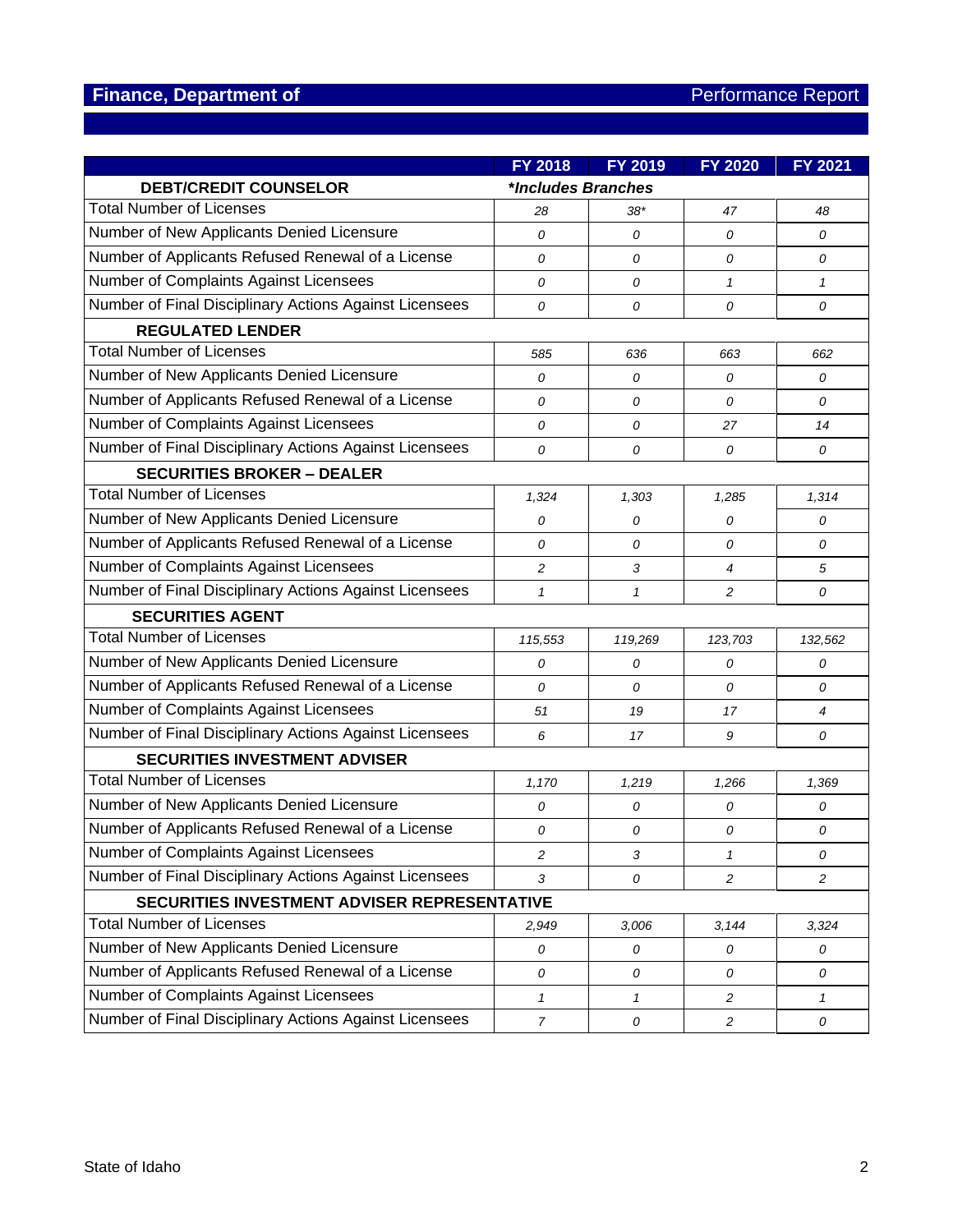|                                                        | <b>FY 2018</b>      | FY 2019        | <b>FY 2020</b> | <b>FY 2021</b> |
|--------------------------------------------------------|---------------------|----------------|----------------|----------------|
| <b>ESCROW AGENT</b>                                    |                     |                |                |                |
| <b>Total Number of Licenses</b>                        | 38                  | 39             | 38             | 41             |
| Number of New Applicants Denied Licensure              | $\overline{O}$      | 0              | 0              | 0              |
| Number of Applicants Refused Renewal of a License      | 0                   | 0              | 0              | 0              |
| Number of Complaints Against Licensees                 | $\overline{c}$      | $\overline{c}$ | 0              | 0              |
| Number of Final Disciplinary Actions Against Licensees | 0                   | 2              | $\mathbf{1}$   | $\mathbf{1}$   |
| <b>CREDIT REPAIR AGENT</b>                             | *Includes Branches  |                |                |                |
| <b>Total Number of Licenses</b>                        | 10                  | $14*$          | 17             | 14             |
| Number of New Applicants Denied Licensure              | 0                   | 0              | 0              | 0              |
| Number of Applicants Refused Renewal of a License      | 0                   | 0              | 0              | 0              |
| Number of Complaints Against Licensees                 | $\mathbf{1}$        | 0              | $\mathbf{1}$   | 0              |
| Number of Final Disciplinary Actions Against Licensees | 0                   | 0              | 0              | 0              |
| <b>TITLE LENDER</b>                                    |                     |                |                |                |
| <b>Total Number of Licenses</b>                        | 68                  | 58             | 56             | 54             |
| Number of New Applicants Denied Licensure              | 0                   | 0              | 0              | 0              |
| Number of Applicants Refused Renewal of a License      | 0                   | 0              | 0              | 0              |
| Number of Complaints Against Licensees                 | 0                   | 0              | $\overline{c}$ | $\overline{c}$ |
| Number of Final Disciplinary Actions Against Licensees | 0                   | 0              | 0              | 0              |
| <b>DEBT SETTLEMENT</b>                                 | *Includes Branches  |                |                |                |
| <b>Total Number of Licenses</b>                        | 8                   | $13*$          | 21             | 22             |
| Number of New Applicants Denied Licensure              | $\overline{O}$      | 0              | 0              | 0              |
| Number of Applicants Refused Renewal of a License      | 0                   | 0              | 0              | 0              |
| Number of Complaints Against Licensees                 | 0                   | 0              | $\mathbf{1}$   | 0              |
| Number of Final Disciplinary Actions Against Licensees | 0                   | 0              | 0              | 0              |
| <b>MONEY TRANSMITTER</b>                               |                     |                |                |                |
| <b>Total Number of Licenses</b>                        | 116                 | 116            | 140            | 148            |
| Number of New Applicants Denied Licensure              | 0                   | 0              | 0              | 0              |
| Number of Applicants Refused Renewal of a License      | 0                   | 0              | 0              | 0              |
| Number of Complaints Against Licensees                 | 6                   | 12             | 6              | 17             |
| Number of Final Disciplinary Actions Against Licensees | $\overline{c}$      | 0              | 5              | 0              |
| <b>PAYDAY LENDER</b>                                   |                     |                |                |                |
| <b>Total Number of Licenses</b>                        | 154                 | 136            | 129            | 118            |
| Number of New Applicants Denied Licensure              | 0                   | 0              | 0              | 0              |
| Number of Applicants Refused Renewal of a License      | 0                   | 0              | 0              | 0              |
| Number of Complaints Against Licensees                 | $\overline{7}$      | $\overline{c}$ | 10             | 4              |
| Number of Final Disciplinary Actions Against Licensees | $\pmb{\mathcal{1}}$ | 0              | 0              | ${\cal O}$     |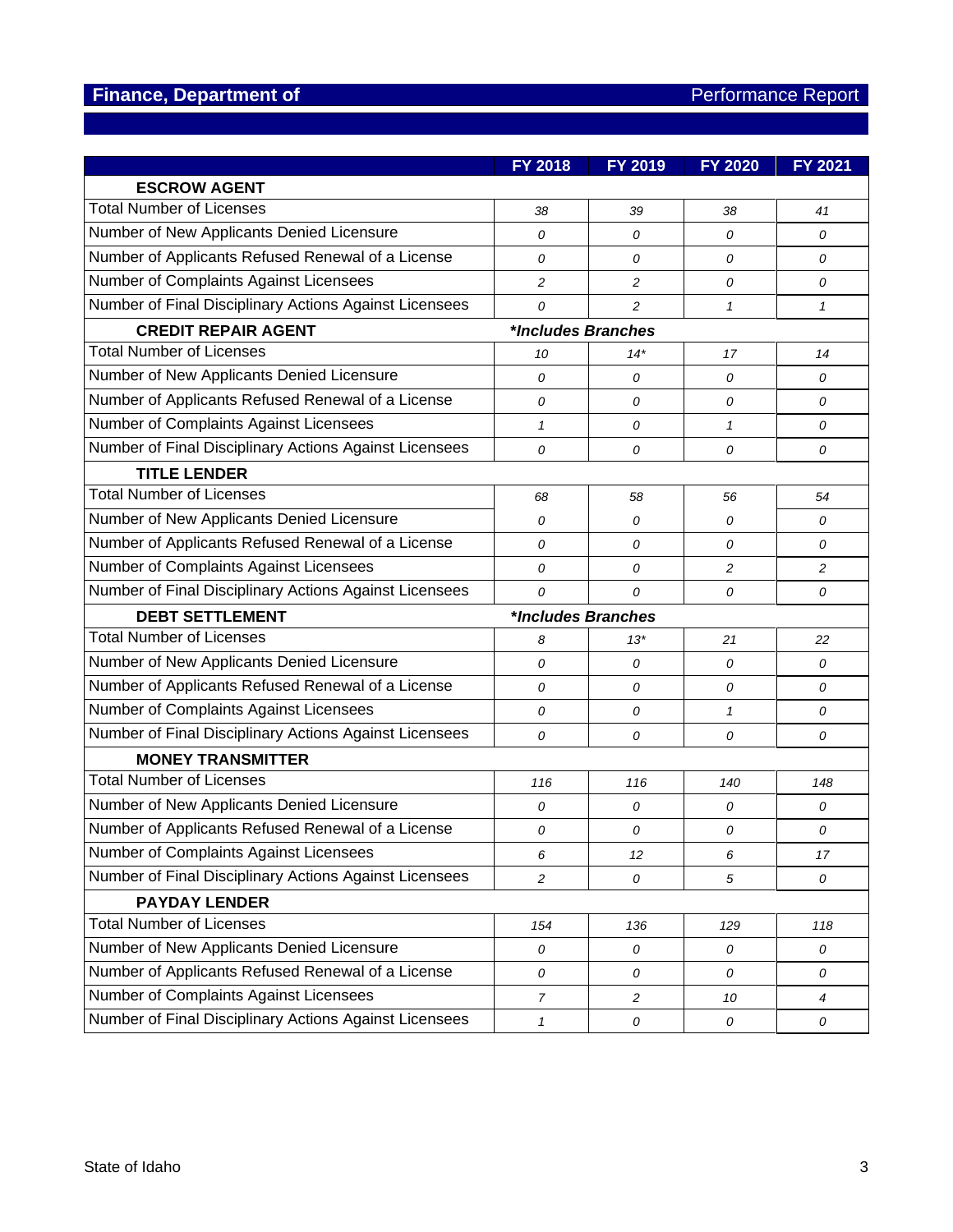|                                                        | <b>FY 2018</b> | <b>FY 2019</b> | <b>FY 2020</b> | <b>FY 2021</b> |
|--------------------------------------------------------|----------------|----------------|----------------|----------------|
| <b>MORTGAGE LENDER/BROKER</b>                          |                |                |                |                |
| <b>Total Number of Licenses</b>                        | 1,070          | 1,141          | 1,474          | 1,513          |
| Number of New Applicants Denied Licensure              | 0              | 0              | 0              | 0              |
| Number of Applicants Refused Renewal of a License      | 0              | 0              | 0              | 0              |
| Number of Complaints Against Licensees                 | 26             | 33             | 17             | 41             |
| Number of Final Disciplinary Actions Against Licensees |                | 0              | 0              | 0              |
| <b>MORTGAGE LOAN ORIGINATOR</b>                        |                |                |                |                |
| <b>Total Number of Licenses</b>                        | 4,803          | 4,738          | 5,396          | 7,584          |
| Number of New Applicants Denied Licensure              | 0              | 10             | 17             | 30             |
| Number of Applicants Refused Renewal of a License      | 0              |                | 2              | $\Omega$       |
| Number of Complaints Against Licensees                 | 5              | 8              | 5              | 7              |
| Number of Final Disciplinary Actions Against Licensees | 0              | $\Omega$       | 19             | 2              |

## **FY 2021 Performance Highlights**

Including Fiscal Year 2021, TOTAL transferred TO General Fund since 1994

\$116.5 Million